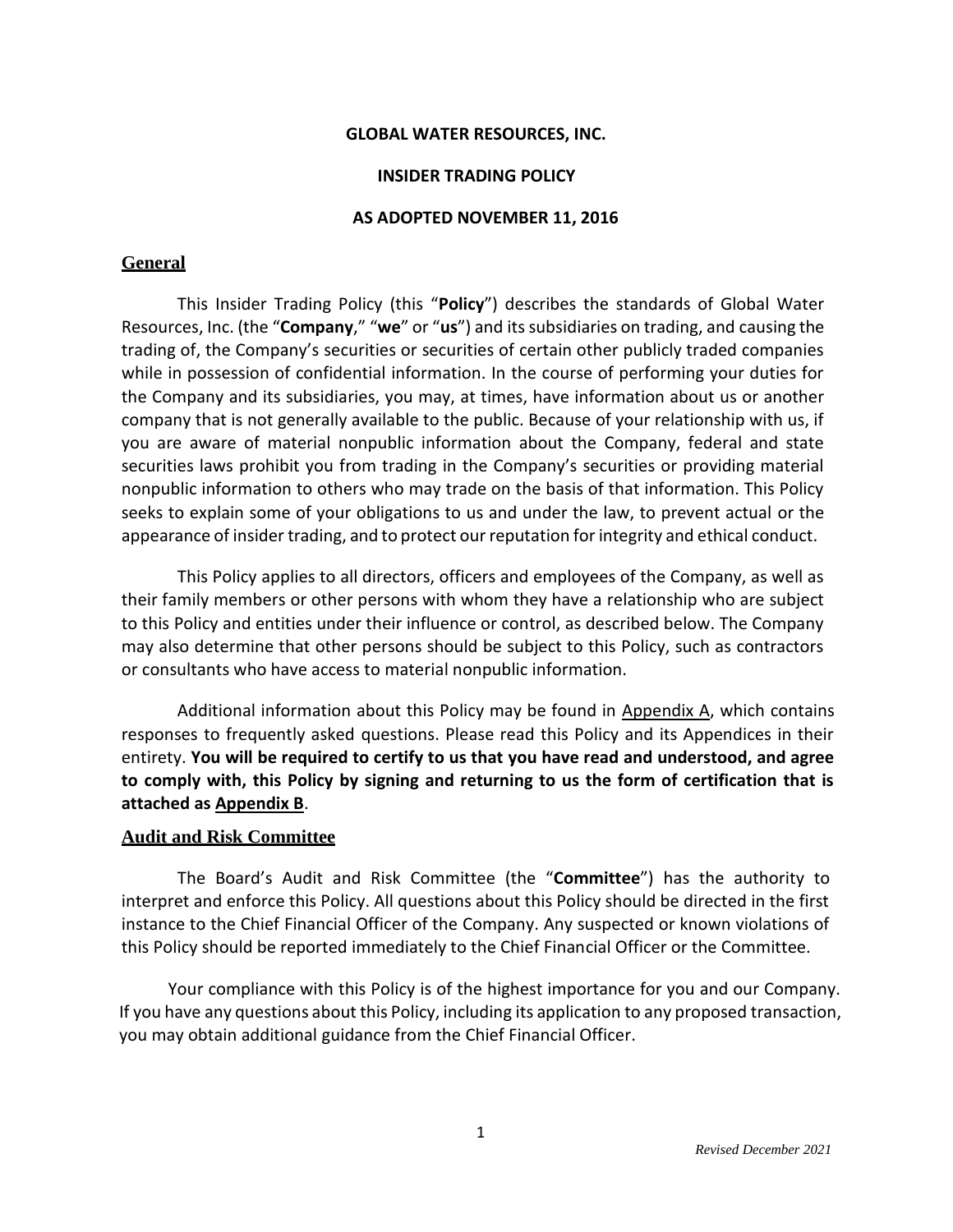## **Persons Subject to this Policy**

This Policy applies to you, any family member and any other person who has a relationship with you (legal, personal or otherwise) that might reasonably result in that person's transactions being attributable to you. This includes any legal entities that are influenced or controlled by you or other persons who have a relationship with you and are subject to this Policy, such any corporations, partnerships or trusts. For purposes of this Policy, your "family members" consist of people within your family who live with you, or are financially dependent on you, and also include other family members whose transactions in securities are directed by you or are subject to your influence or control. See Appendix A for more information about whose transactions may be attributable to you.

Transactions by your family members and other persons subject to this Policy who have a relationship with you should be treated for the purposes of this Policy and applicable securities laws as if they were for your own account. Accordingly, all references to you with regard to all trading restrictions and pre‐clearance procedures in this Policy also apply to your family members or other persons with whom you have a relationship who are subject to this Policy. You are personally responsible for the actions of your family members or other persons with whom you have a relationship who are subject to this Policy. If you or they violate this Policy, then we may take disciplinary action against you, including dismissal or removal for cause.

If you are a former, temporary or retired director, executive officer or Designated Employee (described below and in  $\Delta p$  Appendix C), this Policy will continue to apply to you and other persons who have a relationship with you who are subject to this policy until the later of

(1) the seventh full trading day following the public release of earnings for the fiscal quarter in which you leave the Company or (2) the seventh full trading day after any material nonpublic information known to you has become public or is no longer material. For all other former, temporary, or retired personnel and other persons who have a relationship with any such persons who are subject to this Policy, this Policy will continue to apply until the second full trading day after any material nonpublic information known to you has become public or is no longer material.

# **Trading Restrictions and Guidelines**

# *1. No transactions while in possession of material nonpublic information*

While in the possession of information that is "material" and "nonpublic" as defined in Appendix A, you may not buy or sell our securities or engage in any other action to take advantage of, or pass on to others, material nonpublic information. The Company's securities include the Company's common stock, options to purchase common stock, deferred phantom units ("**DPUs**"), phantom stock units ("**PSUs**"), stock appreciation rights ("**SARs**") or any other type of securities that the Company may issue, as well as derivative securitiesthat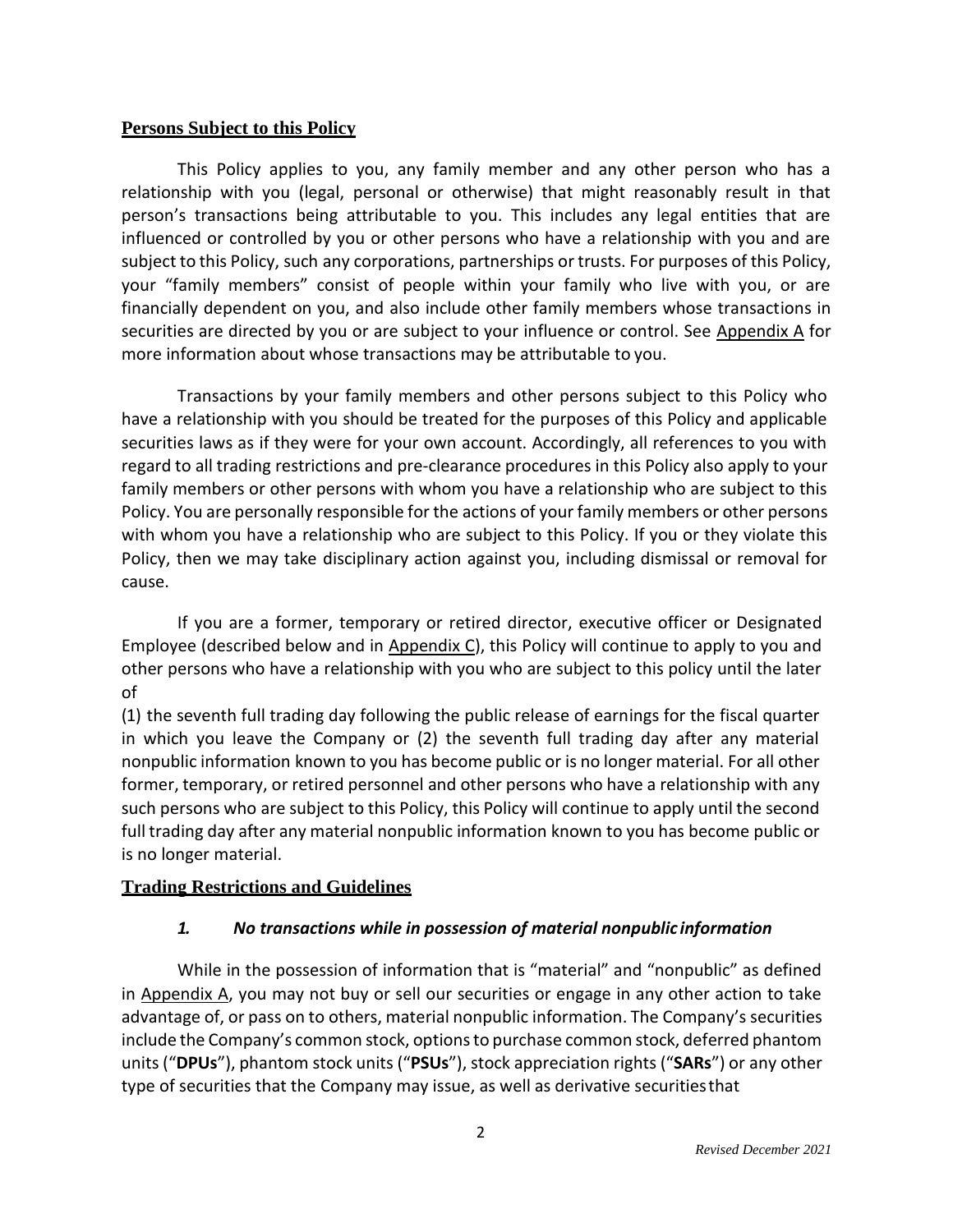are not issued by the Company. As described below, you are also prohibited from buying or selling the securities of any other publicly traded company while in possession of information that is material and nonpublic relating to such company. This Policy applies both to securities purchases (to make a profit based on good news) and securities sales (to avoid a loss based on bad news), regardless of how or from whom the material nonpublic information was obtained.

There are no exceptions to this Policy, except as specifically noted below. Transactions that may be necessary or justifiable for independent reasons(such asthe need to raise money for an emergency expenditure), or small transactions, are not excepted from this Policy. The securities laws do not recognize any mitigating circumstances, and, in any event, even the appearance of an improper transaction must be avoided to preserve the Company's reputation for adhering to the highest standards of conduct. This meansthat you may have to forgo a proposed transaction in our or another company's securities even if you planned to make the transaction before learning the material nonpublic information and even though you believe that waiting may cause you to suffer an economic loss or not realize anticipated profit.

# *2. Policy applies to information relating to other public companies*

This Policy applies to material nonpublic information relating to other publicly traded companies, including other companies with which the Company has contractual relationships or may be negotiating transactions, when that information is obtained in the course of employment with the Company or the performance of services on our behalf. You should treat material nonpublic information about our business partners with the same care required with respect to information related directly to the Company.

# *3. Blackout periods for any or all personnel*

The Company may issue instructions from time to time advising some or all personnel that they may not buy or sell our securities for certain periods, or that our securities may not be traded without prior approval. Due to the confidential nature of the events that may trigger these sorts of blackout periods, the Company may find it necessary to inform affected individuals of a blackout period without disclosing the reason. If you are made aware of such a blackout period, do not disclose its existence to anyone. Even if no blackout period is in effect, keep in mind that you may not trade in our securities or those of another publicly traded company if you are aware of material nonpublic information about us or any such other company.

# *4. Trading windows for directors, executive officers and DesignatedEmployees*

In addition to the above, if you are a director, an executive officer, or another individual designated on Appendix C (a "**Designated Employee**"), you can trade in our securities only during the period that starts after the second full trading day following the release of our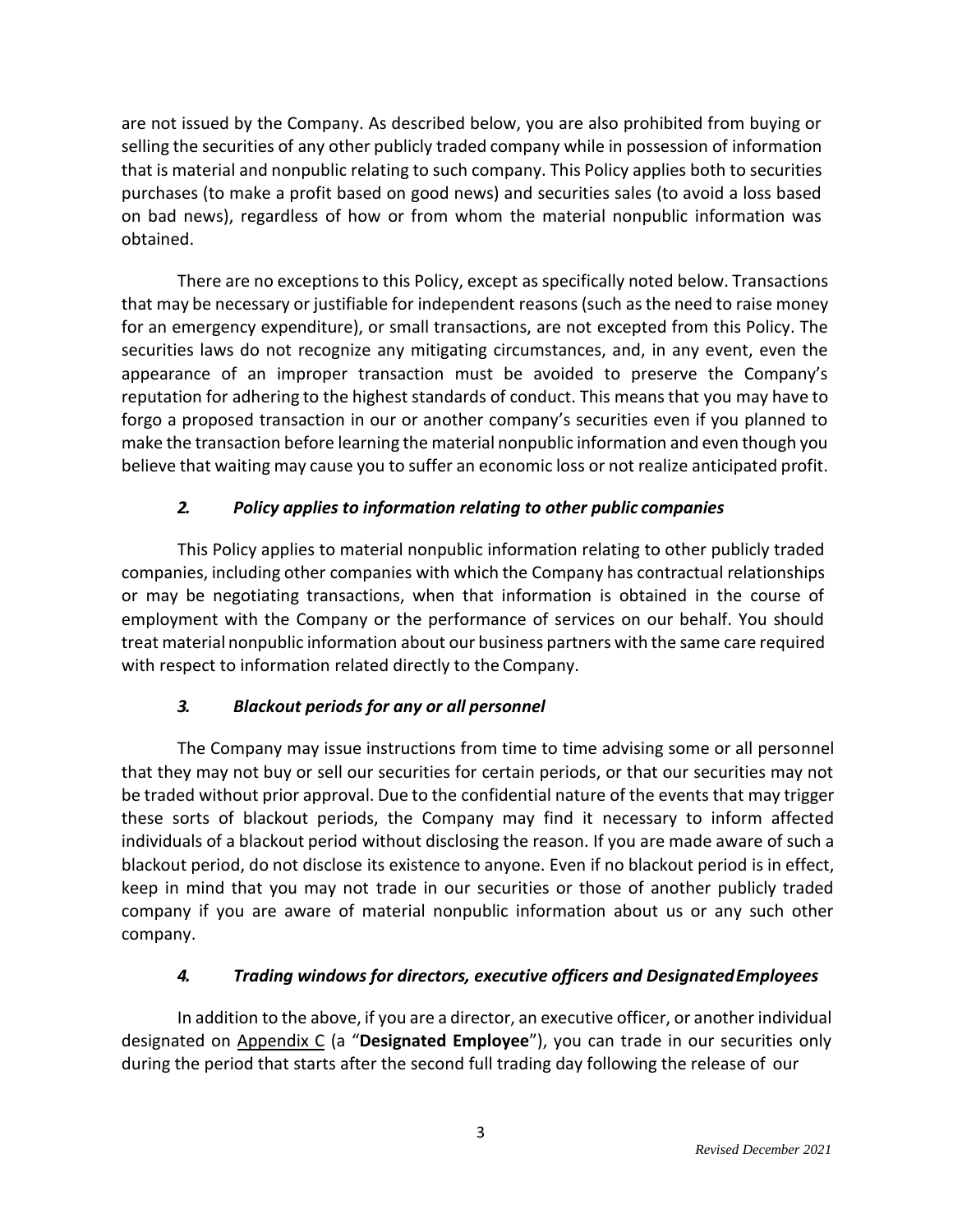annual and quarterly earnings and continuing through the last day of the final month of each fiscal quarter, and only so long as you do not have any material nonpublic information about us. Because directors, executive officers and Designated Employees are especially likely to receive regular nonpublic information regarding our operations, limiting trading to this "window period" helps ensure that trading is not based on material information that is not available to the public. Before trading in our securities during the window period, directors, executive officers and Designated Employees must also comply with the pre-clearance procedures discussed below.

# *5. Pre‐clearance procedures for directors, executive officers and Designated Employees*

If you are a director, an executive officer or a Designated Employee, you may not buy, sell, or engage in any other transaction in our securities without first obtaining email pre‐ clearance from the Company to confirm that the window period is open. This pre‐clearance requirement is designed as a means of enforcing the policies specified above. Specifically:

- Any proposed transaction (unless otherwise specified) should be submitted to the Company at least one full trading day in advance of the proposedtransaction.
- A request for pre-clearance of any arrangements to pledge our securities as collateral as described in Section 6 below must be submitted to the Company at least ten full trading days prior to the proposed execution of documents evidencing the proposed transaction.

• Before any trade, the Company must confirm to you by email that the window period is open and will remain open for the period during which the trade is expected to occur.

• Any confirmation must not have been revoked by oral or email notice from the Company.

• Pre-cleared trades must be completed within four full trading days of receipt of pre- clearance unless an exception is granted by the Company. Transactions not completed within such time limit are subject to pre-clearance again.

• The Company is under no obligation to approve a transaction submitted for preclearance and may determine not to permit the transaction. If you seek pre-clearance and permission to engage in the transaction is denied, you should not inform any other person of the restriction.

• You are responsible for ensuring that you do not have material nonpublic information about the Company before engaging in a transaction and that you comply with any and all other legal obligations. Therefore, when a request for pre- clearance is made, you should carefully consider whether you are aware of any material nonpublic information about the Company and should describe fully those circumstances to the Company. If you are subject to the requirements of Section 16 of the Securities Exchange Act of 1934, as amended (the "**Exchange Act**"), you should also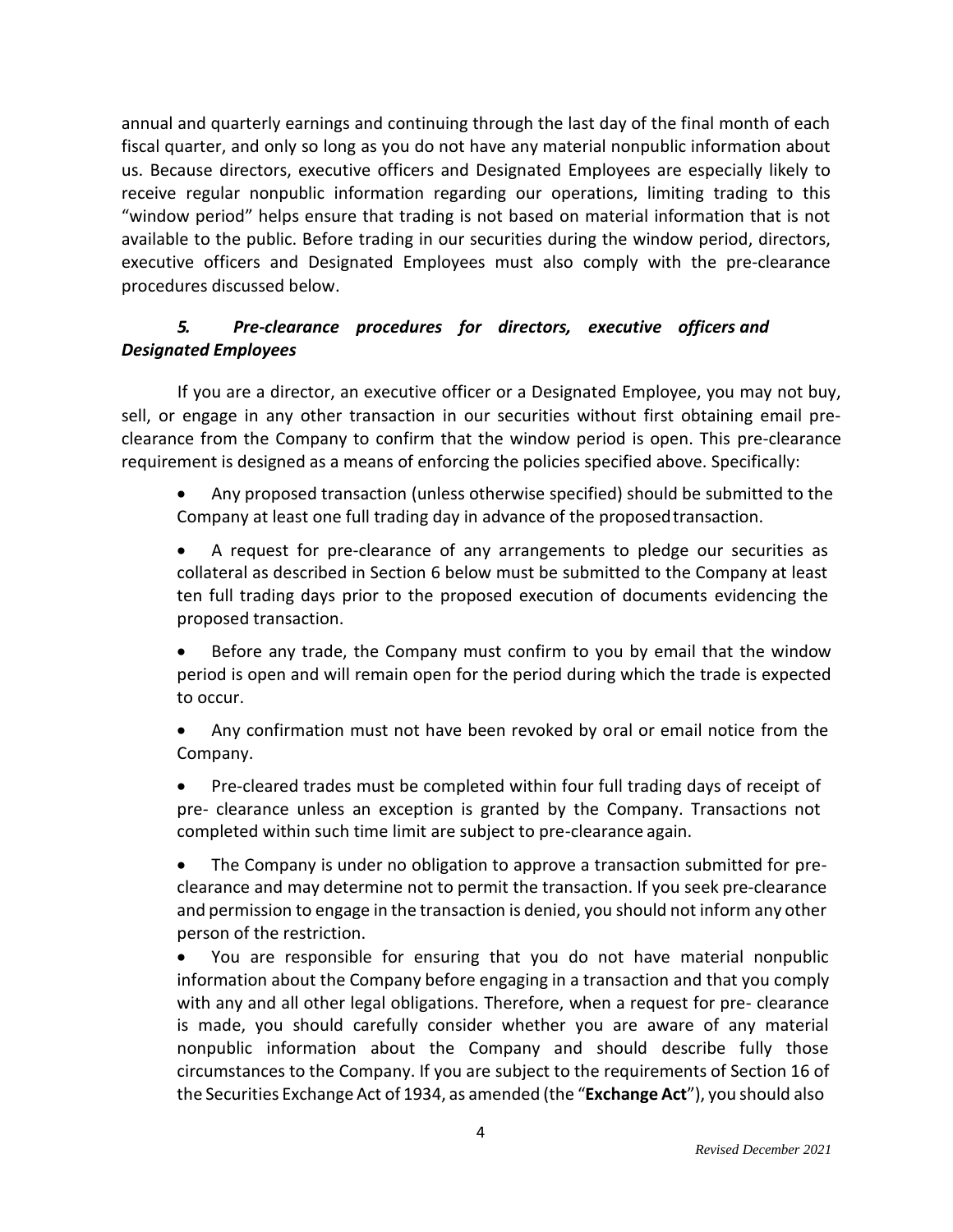consider whether you have effected any non-exempt transactions within the past six months or otherwise. In addition, you should be prepared to comply with Rule 144 under the Securities Act of 1933, as amended (the "**Securities Act**"), and requirements to file Form 144.

If you are considering entering into a 10b5-1 plan, refer to see Section 8 below for more information.

The Company's approval of a transaction submitted for pre‐clearance does not constitute legal advice, does not constitute confirmation that you do not possess material nonpublic information and does not relieve you of any of your legal obligations.

# *6. Prohibited and limited transactions*

Certain types of transactions increase the Company's exposure to legal risks and may create the appearance of improper or inappropriate conduct. Therefore, you may not engage in any of the following transactions, even if you do not possess material nonpublic information:

- Short sales. You may not sell the Company's securities "short" (i.e., transactions where you borrow stock, sell it, and then buy stock at a later date to replace the borrowed shares).
- Options trading. You may not buy or sell puts or calls or other derivative securities on the Company's securities.
- Hedging or monetization transactions. You may not enter into hedging or monetization transactions or similar arrangements with respect to the Company's securities.
- Trading on margin. You may not hold the Company's securities in a margin account.

Additional types of transactions are *severely limited* because they can raise similar issues:

• Pledging. You are generally prohibited from entering into an arrangement whereby you pledge the Company's securities. However, an exception to this prohibition may be granted where you wish to pledge the Company's securities as collateral for a loan (not including margin debt) and clearly demonstrate to the Committee the financial capacity to repay the loan without resort to the pledged securities. To apply for this exception, you must submit a request for pre-approval to the Committee at least ten full trading days prior to the contemplated transaction, which must set forth a justification for the proposed transaction. In determining whether to grant such exception, the Committee will consider, amongst other factors, the magnitude of aggregate pledged shares in terms of total common shares outstanding or market value or trading volume, your history of pledging transactions and the likelihood that the pledged shares will be sold by the pledgee. You should be advised that any sale of stock by the pledgee will be deemed a sale by the pledgor for purposes of the short-swing profit recovery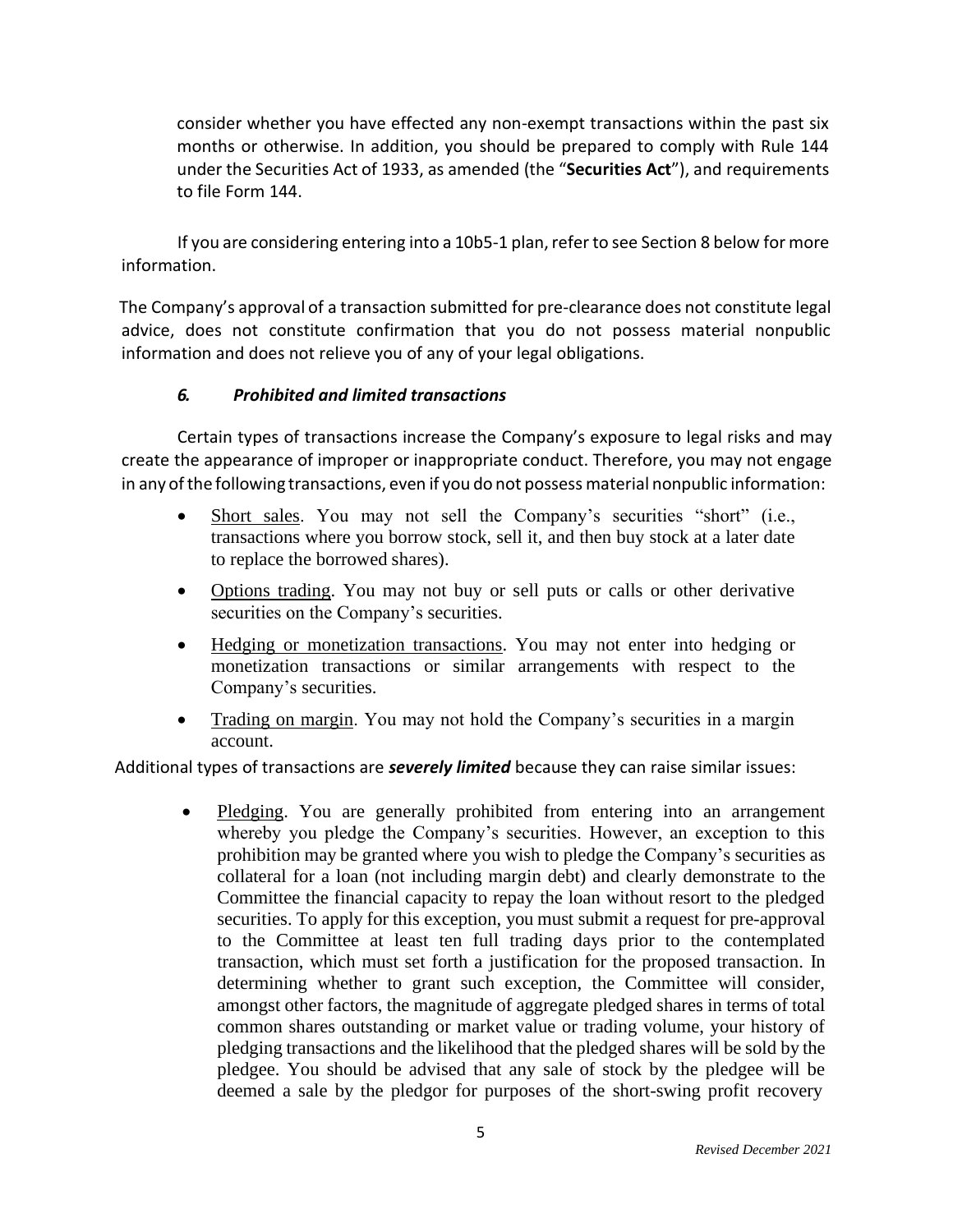provisions of Section 16 of the Exchange Act and the prohibition on insider trading in Rule 10b-5 under the Exchange Act.

- Standing and limit orders. The Company discourages placing standing or limit orders on the Company's securities. Standing and limit orders are orders placed with a broker to sell or purchase stock at a specified price. Unless standing and limit orders are submitted under approved Rule 10b5-1 plans, discussed in Section 8 below, if you determine that you must use a standing order or limit order, the order should be limited to short duration and should otherwise comply with the trading restrictions and procedures outlined in this Policy.
- DPUs, PSUs and SARs. The grant and exercise of DPUs, PSUs and SARs are subject to this Policy. Since market values of such securities are based on the trading value of the Company's common stock, DPUs, PSUs and SARs cannot be exercised until seven full trading days after the public disclosure of quarterly financial results, in addition to the other limitations set forth in this Policy, except as set forth in Section 7.

If you have a managed account (where another person has been given discretion or authority to trade without your prior approval), you should advise your broker or investment adviser not to trade in our securities at any time. This restriction does not apply to investments in publicly available mutual funds.

# *7. Special types of permitted transactions*

There are limited situations in which you may buy or sell our securities without restriction under this Policy. Unless otherwise noted below, you may:

- exercise stock options that have been granted to you by the Company or under our stock option plan, including any net exercise of the option pursuant to which you have elected to have the Company withhold shares of stock to satisfy tax withholding requirements or the exercise price of the option (but this does not include broker- assisted cashless exercises or market sales of the purchased shares);
- exercise PSUs as part of a regular and systematic arrangement as agreed upon with the Company;
- purchase the Company's securities resulting from your reinvestment of dividends paid on the Company's securities;
- buy or sell our securities pursuant to a Rule 10b5-1 trading program, as described in Section 8 below;
- make bona fide gifts. However, if you (1) have reason to believe that the recipient intends to sell our securities immediately or while you are aware of material nonpublic information, or (2) are subject to the pre-clearance procedures specified in Section 5 above and the sale by the recipient of our securities occurs during a blackout period, then the transaction is subject to this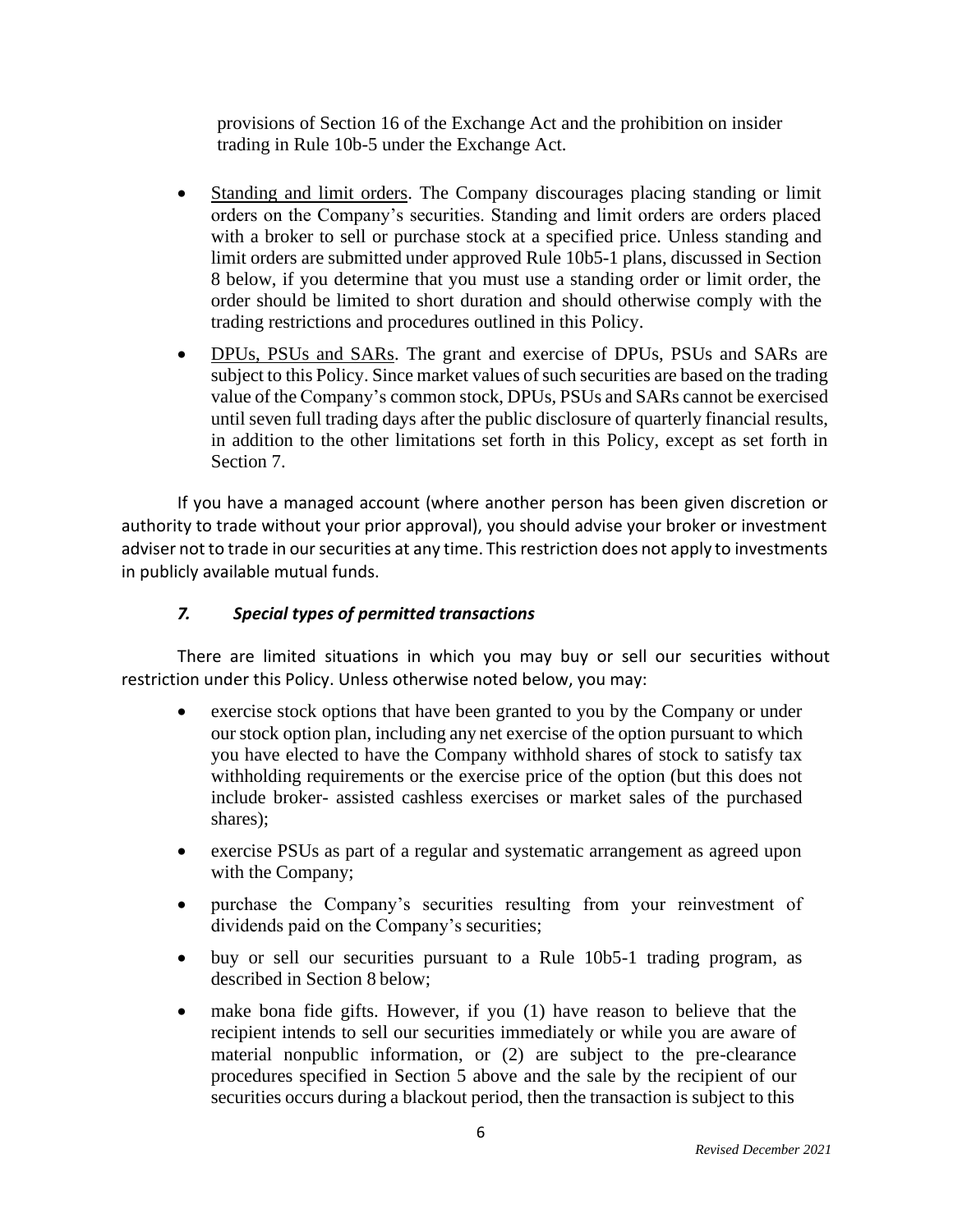Policy;

- make purchases of the Company's securities through your participation in the Company's 401(k) plan, provided the purchases result from your periodicplan contributions pursuant to payroll deductions. This Policy does apply, however, to certain elections you may make under the 401(k) plan, including elections: (1) to change the percentage of your periodic contributions that will be allocated to the Company stock fund; (2) to make a transfer of an existing account balance to or from the Company stock fund; (3) to borrow money against your 401(k) plan account to the extent the loan requires the sale of any securities underlying your Company stock fund balance; and (4) to pre-pay a plan loan if the pre-payment will result in allocation of loan proceeds to the Company stock fund; and
- invest in publicly traded mutual funds.
- Any of Levine Investments Limited Partnership, Trevor T. Hill, Cindy Bowers, Graham S. Symmonds, Andrew Cohn, the Cracchiolo-Grant Trust Dated January 7, 2015, and trusts formed by Leo P. Commandeur and/or Debra D. Commandeur (together, the "**Original Stockholders**") may make purchases of the Company's securities from, or sales of the Company's securities to, any other Original Stockholder.

# **Additional Guidelines and Related Requirements**

# *8. Rule 10b5‐1 trading plans*

Rule 10b5-1 under the Exchange Act provides a defense from insider trading liability under Rule 10b‐5. If persons subject to this Policy wish to rely on this defense, they must enter into an approved Rule 10b5‐1 trading plan as specified in Appendix D to this Policy and meet certain conditions specified in the rule. See Appendix D for more information.

# *9. Reports of purchases and sales*

If you are a director, an executive officer, or another reporting person under Section 16 of the Exchange Act, (1) keep in mind the various restrictions on securities trading imposed under Section 16 of the Exchange Act and the applicable reporting requirements of the SEC and (2) you must immediately report to the Company all transactions made in our securities by you, any family members, and any entities that you control subject to this Policy. We require same‐ day reporting due to SEC requirements that certain insider reports be filed with the SEC by the second day after the date on which a reportable transaction occurs.

# *10. Reports of unauthorized trading or disclosure*

If you have supervisory authority over any of our personnel, you must immediately report to the Chief Financial Officer of the Committee any trading in securities by our personnel which you have reason to believe may violate this Policy or applicable securities laws. Because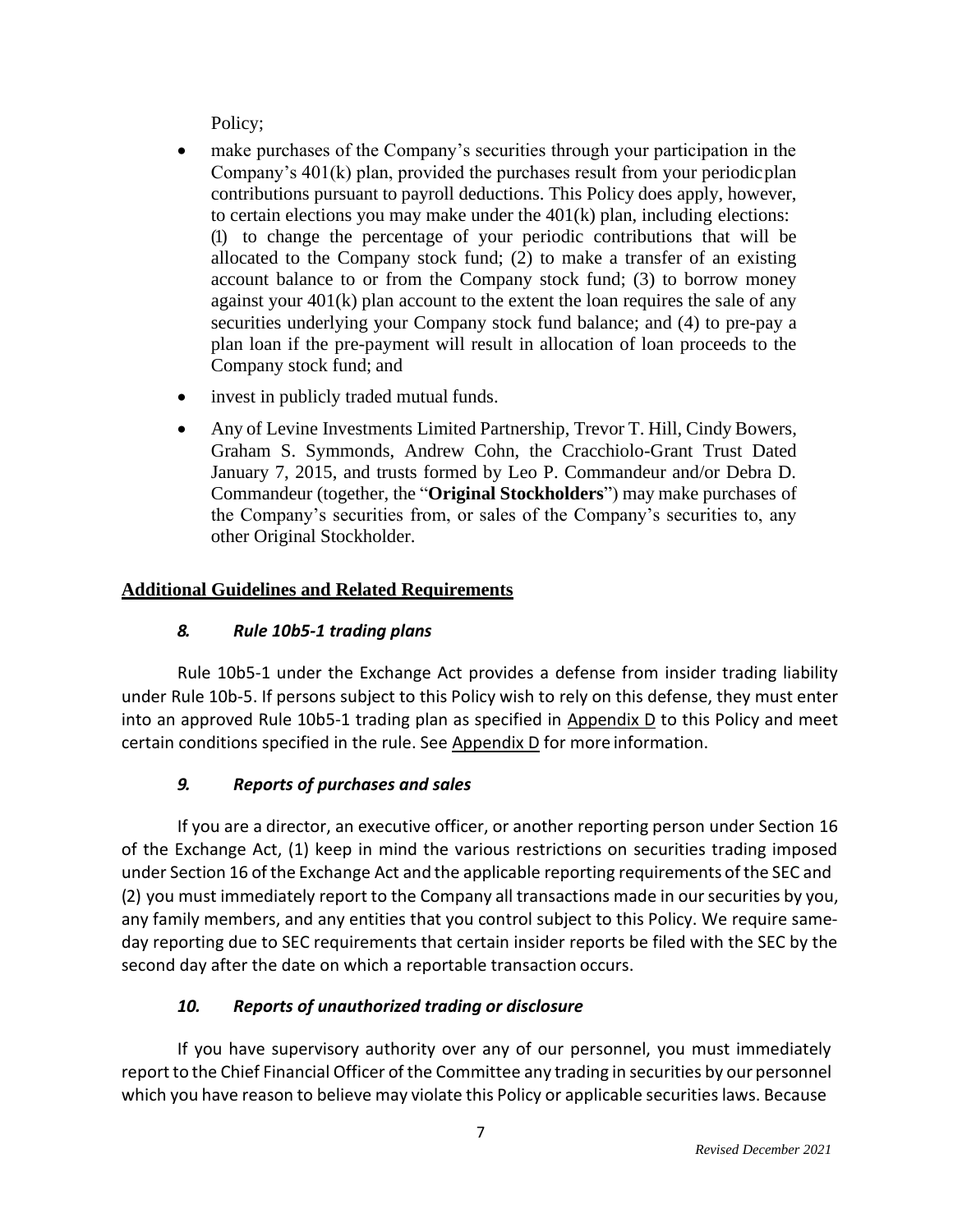the SEC can seek civil penalties against us, directors, and supervisory personnel for failing to take appropriate steps to prevent illegal trading, we should be made aware of any suspected violations as early as possible.

# **Disclosure Restrictions**

## *11. No tipping*

You must not communicate material nonpublic information of the Company to other persons (a practice known as "tipping") before its public disclosure and dissemination by the Company. Therefore, you should exercise care when speaking with other personnel who do not have a "need to know" and when communicating with family, friends and others who are not associated with us, even if they are subject to this Policy. To avoid even the appearance of impropriety, please refrain from discussing our business or prospects or making recommendations about buying or selling our securities or the securities of other companies with which we have a relationship. This concept of unlawful tipping includes passing on information to friends, family members or acquaintances under circumstances that suggest that you were trying to help them make a profit or avoid a loss.

# *12. Internet message boards, chat rooms and discussion groups*

In an effort to prevent unauthorized disclosure of our information, you are prohibited from posting or responding to any posting on or in Internet message boards, chat rooms, discussion groups, or other publicly accessible forums, with respect to us. Keep in mind that any inquiries about us should be addressed in accordance with the Company's Regulation FD Policy.

\*\*\*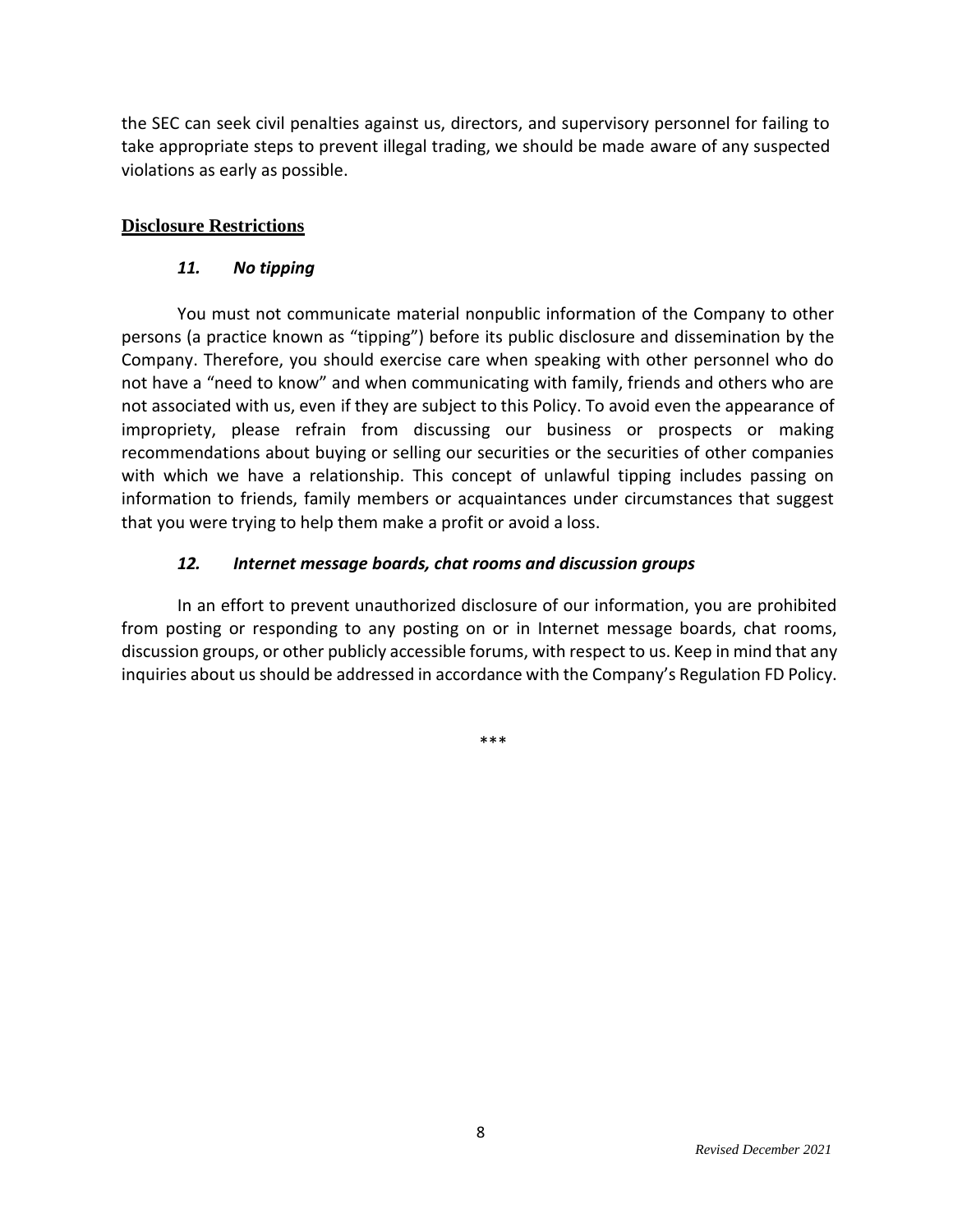## **APPENDIX A: QUESTIONS AND ANSWERS RELATED TO THIS POLICY**

### *Why did the Company adopt this Policy?*

The Company's Board of Directors has adopted this Policy to promote compliance with federal and state securities laws that prohibit certain persons who are aware of material nonpublic information about a company from (1) trading in securities of that company or (2) providing material nonpublic information to other persons who may trade on the basis of that information.

## *What information is "material"?*

Information is considered material if a reasonable investor would consider that information important in making a decision to buy, hold or sell securities. Any information that could be expected to affect the Company's (or, in the case of information about another company, such other company's) stock price, whether it is positive or negative, should be considered material. There is no bright-line standard for assessing materiality; rather, materiality is based on an assessment of all of the facts and circumstances; and is often evaluated by enforcement authorities with the benefit of hindsight. While it is not possible to define all categories of material information, some examples of material informationare:

- Earnings information and quarterly results.
- Guidance/statements on earnings estimates.
- Mergers, acquisitions, tender offers, joint ventures, or changes inassets.
- Material agreements concerning the Company's business.
- New investments or financings or developments regarding investments or financings.
- Changes in auditors or auditor notification that the issuer may no longerrely on an audit report.
- Events regarding the Company's securities (such as defaults on senior securities, calls of securities for redemption, repurchase plans, stock splits or changesin dividends, changesto the rights of securityholders, public or private sales of additional securities or information related to any additional funding).
- Bankruptcies or receiverships.
- Regulatory approvals or changes in regulations and any analysis of how they affect the Company.
- A change in management.
- Pending or threatened significant litigation, or the resolution of such litigation.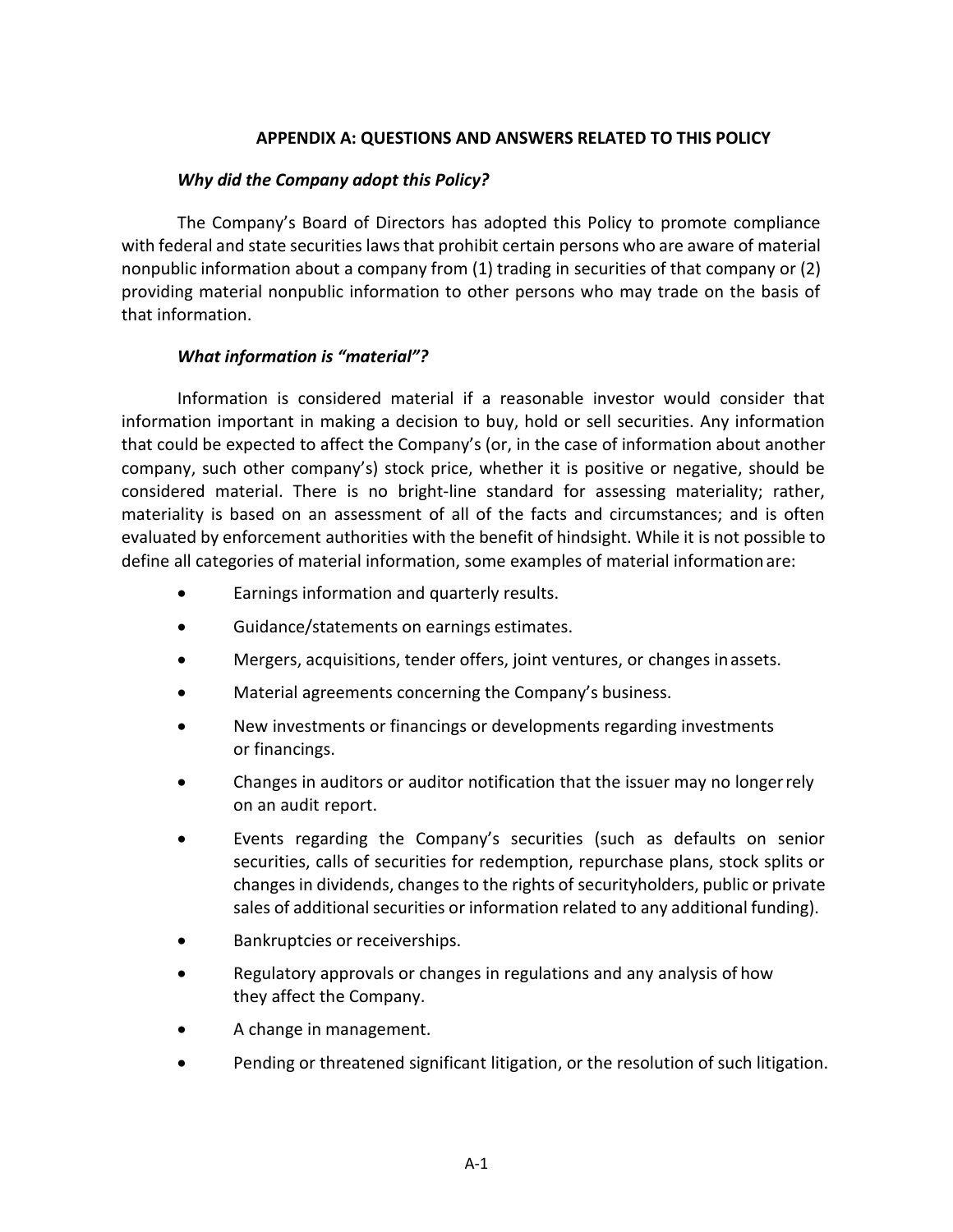Unfortunately, no one can define in advance exactly what constitutes material information, since there are many gray areas and varying circumstances. Therefore, any trading is risky. When doubt exists, you should presume that the information is material and consult with the Company prior to trading.

#### *What information is "nonpublic"?*

Information that has not been disclosed to the public is generally considered to be nonpublic information. In order to establish that the information has been disclosed to the public, it may be necessary to demonstrate that the information has been widely disseminated.

Information generally would be considered widely disseminated if it has been disclosed through the Dow Jones "broad tape," newswire services, a broadcast on widely available radio or television programs, published in a widely available newspaper, magazine or news website, or disclosed in documents filed with the SEC that are available on the SEC's website. By contrast, information would likely not be considered widely disseminated if it is available only to the Company's employees, or if it is only available to a select group of analysts, brokers and institutional investors. Once information is widely disseminated, it is still necessary to afford the investing public with sufficient time to absorb the information.

If you are in possession of material nonpublic information, you may trade only when you are certain that official announcements of material information have been sufficiently publicized so that the public has had the opportunity to evaluate it. Keep in mind that insider trading is not made permissible merely because material information is reflected in rumors or other unofficial statements in the press or marketplace. You should not attempt to "beat the market" by trading simultaneously with, or shortly after, the official release of material nonpublicinformation.

#### *What if I can't tell whether information is material or nonpublic?*

If you are unsure whether information of which you are aware is material or nonpublic, you should consult with the Company prior to trading. If you are a director, an executive officer or a Designated Employee, you must always consult with the Company before trading, as outlined in this Policy.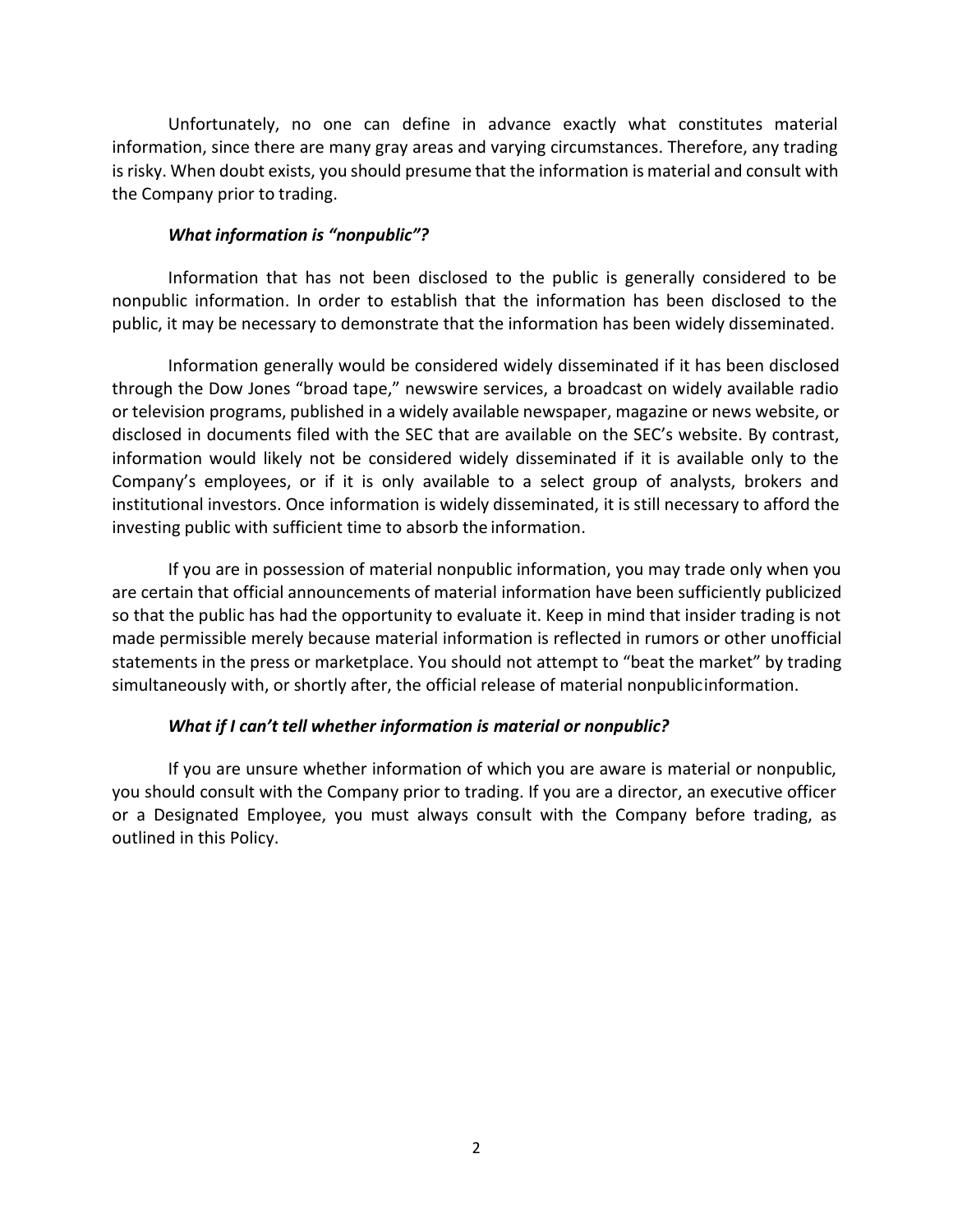### *Whose transactions may be attributable to me?*

As discussed elsewhere in this Policy, this Policy applies to you, any family member and any other person who has a relationship with you (legal, personal, or otherwise) that might reasonably result in that person's transactions being attributable to you. This includes any legal entities that are influenced or controlled by you or other persons who have a relationship with you and are subject to this Policy, such any corporations, partnerships, or trusts. Your "family members" consist of people within your family who live with you, or are financially dependent on you, and also include other family members whose transactions in securities are directed by you or are subject to your influence or control. You may also be responsible for transactions by other persons with whom you share a residence or who consult with you before they trade in securities where those persons' transactions might reasonably be attributable to you. In all cases, you must ensure that persons whose trading activities you directly or indirectly influence, or those whose trading activities would reasonably be perceived by others to be under your influence, comply with the terms of this Policy.

## *What are the reasons for maintaining confidentiality?*

Yourfailure to maintain the confidentiality of material nonpublic information could greatly harm our ability to conduct business. In addition, you could be exposed to significant civil and criminal penalties and legal action.

U.S. federal securities laws strictly prohibit any person who obtains material inside information and who has a duty not to disclose it from using the information in connection with the purchase and sale of securities. It does not matter how that information has been obtained, whether in the course of employment or board service, from friends, relatives, acquaintances, or strangers, or from overhearing the conversations of others.

# *What are some of the consequences of violating this Policy?*

Federal and state laws prohibit the purchase or sale of securities while aware of material nonpublic information, or the disclosure of material nonpublic information to others who then trade in the Company's securities. The SEC, U.S. Department of Justice and state and foreign enforcement authorities vigorously pursue insider trading violations. Punishment for insider trading violations is severe and could include significant fines and imprisonment.

Individuals also may be prohibited from serving as directors or officers of the Company or any other public company. Keep in mind that there are no limits on the size of a transaction that will trigger insider trading liability; relatively small trades have in the past occasioned SEC investigations and lawsuits.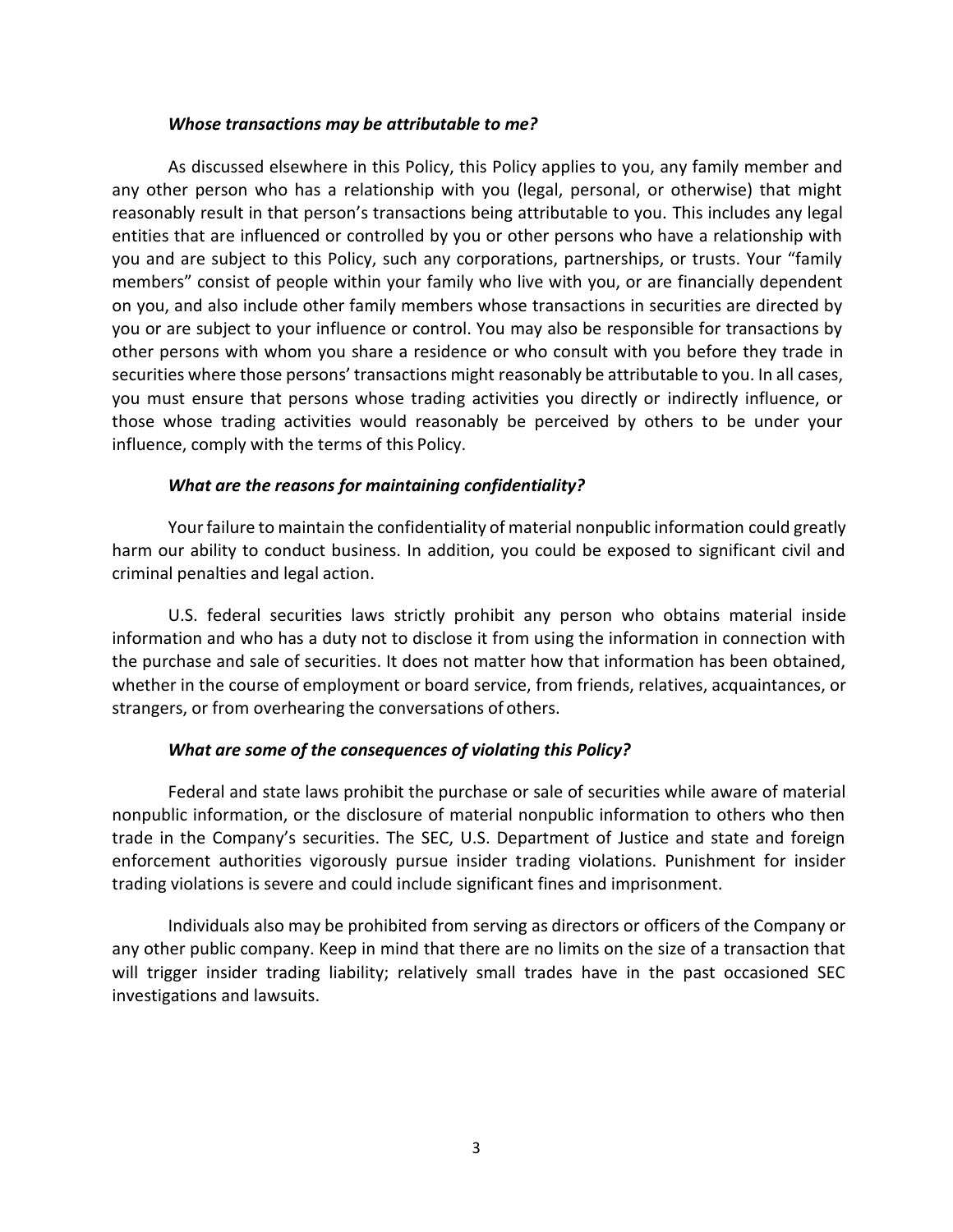The federal securities laws also impose potential liability on companies and other "controlling persons" who fail to take appropriate steps to prevent illegal trading. Directors, officers, and certain managerial personnel could become controlling persons subject to liability if they knew of, or recklessly disregarded, a likely insider trading violation by an employee or other personnel under their control.

In addition to the possible imposition of civil damages and criminal penalties on violators and their controlling persons, any appearance of impropriety could not only damage our reputation for integrity and ethical conduct but also impair investor confidence in us. For this reason, if you violate our policy, then we may take disciplinary action against you, including dismissal or removal for cause.

### *What measures are appropriate to safeguard material information?*

So long as material information relating to us or our business is unavailable to the general public, it must be kept in strict confidence. Accordingly, you should discuss this information only with persons who have a "need to know;" it should be confined to as small a group as possible, and it should be disclosed only in a setting in which confidentiality can be maintained. Please exercise utmost care and circumspection at all times and limit conversations in public places (such as elevators, restaurants, and airplanes) to topics that do not involve sensitive or confidential information. Please use care in discussing sensitive or confidential information on cell phones or cordless phones.

In order to protect our confidences to the maximum extent possible, no individuals other than specifically authorized personnel may release material information to the public or respond to inquiries about material information from the media, analysts, or as set forth in the Company's Regulation FD policy.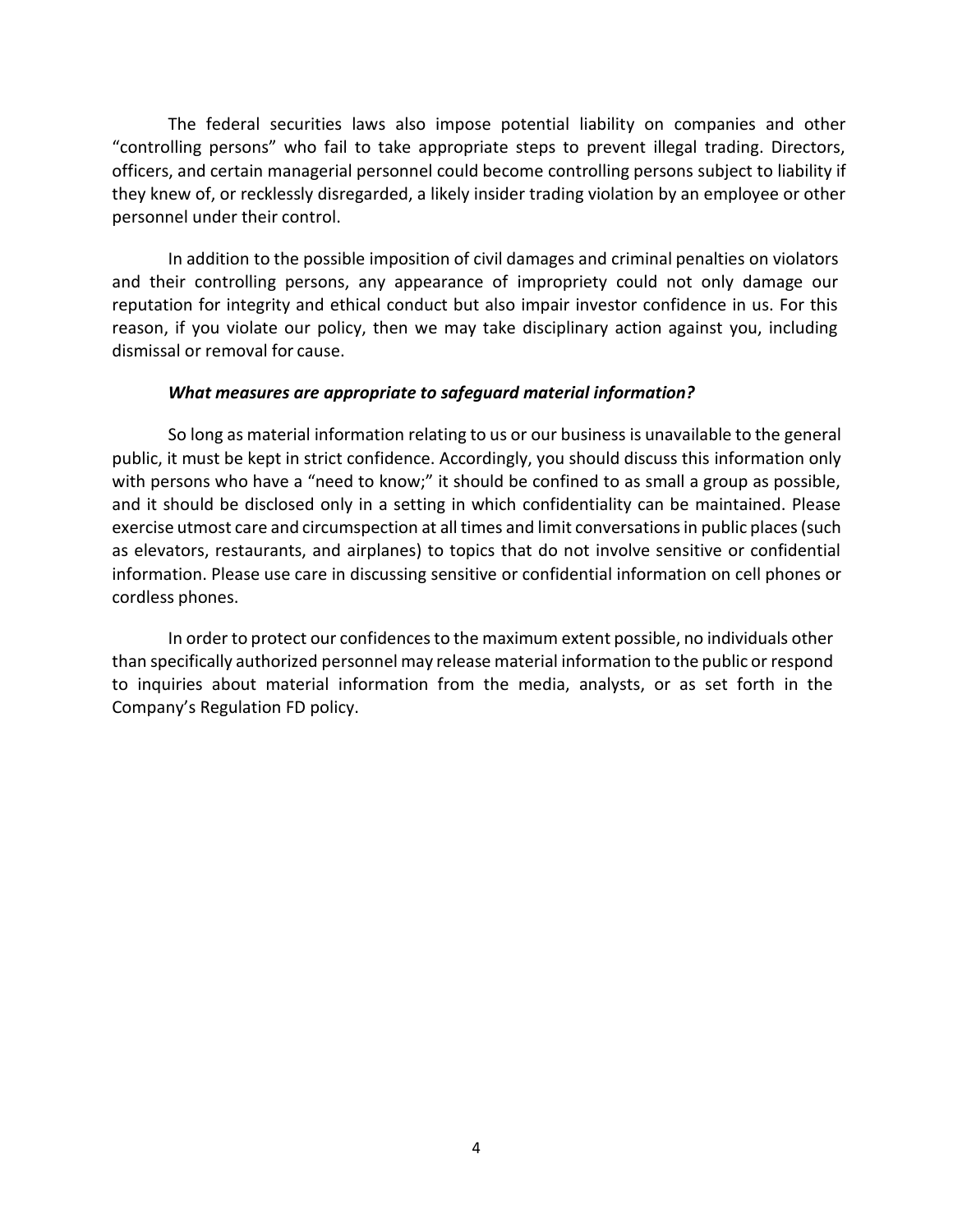#### **APPENDIX B: CERTIFICATION**

I certify to Global Water Resources, Inc. (the "**Company**") that:

- I have read and understand the Company's Insider Trading Policy, as adopted on November 11, 2016 (the "**Policy**");
- I agree to comply with the Policy, including any amendments of which I receive notice at any time or from time to time during the duration of my employment or other relationship with the Company;
- I have complied with the Policy for as long as it has applied to me; and
- I understand that any violation of the Policy by me, my family members or any other persons who are subject to the Policy because of their relationships with me may result in disciplinary action against me, including the termination of my employment or other relationship with the Company and its subsidiaries, at the option of the Company.

Signature:

Print name:

Date: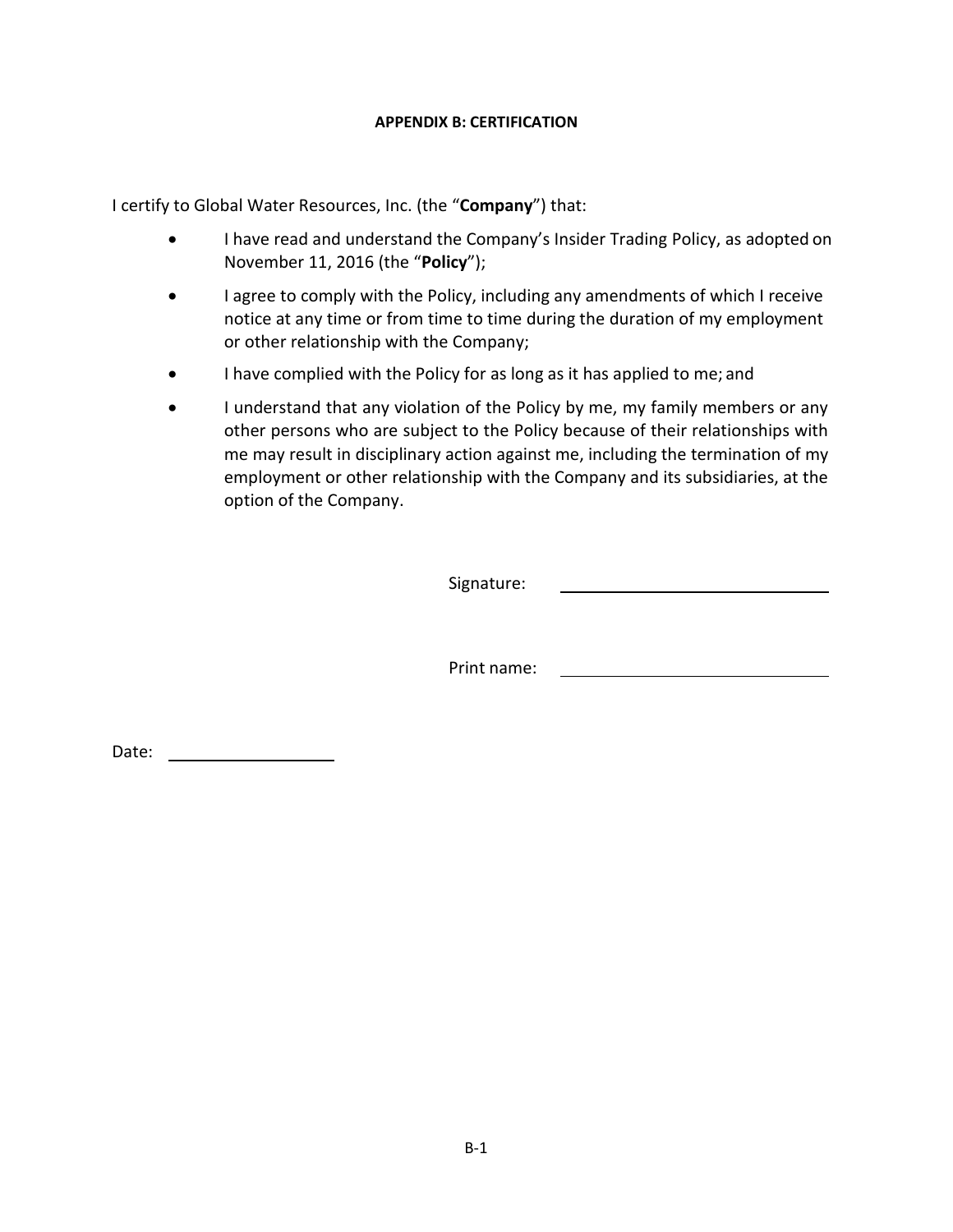## **APPENDIX C: DESIGNATED EMPLOYEES REVISED December 21, 2021**

Our current Designated Employees for purposes of our policy on insider tradingare:

#### **Employee**

Arndt, Clint Borunda, Cosme A Brill, Steven Campbell, Emily Corwin, Jonathan Diep, Tuan Ellsworth, Joanne Finlayson, William Fleming, Ron Galarza, Yesenia Goodwin, Joyce Grajeda, Gilbert O Hernandez, Jessica Huerta, Elizabeth A Kitts, Suzanne Lakefield, Ronald Lee, Scott Lemley, Jeff Lenderking, Jake L'Heureux, Carrie Liebman, Michael Miller, Daniel Nowak, Keith A Ouellette, David Pennington Krygier, Christopher Perry, Chad Rockholt, Brandon K Rowell, Matthew Sabo, Timothy J Shah, Dipti Shay, Shaina Simmons, Erica Taglia, Tony Thuneman, Jason Tonda, James Tran, Antuan Tyndall, Shannon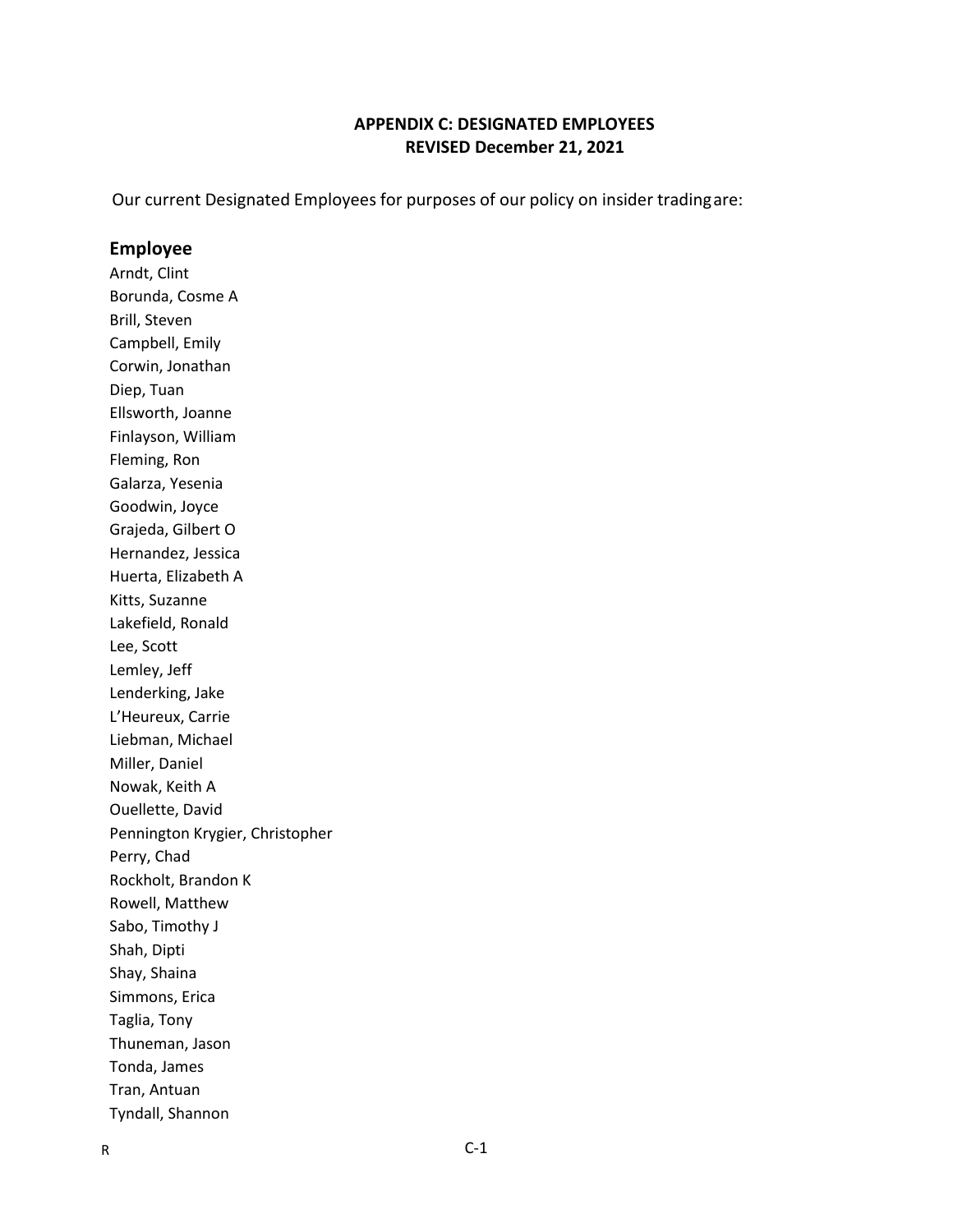Vazquez, Cesar Wilder, Lucille

# **Board Members – Current / Former**

Levine, William Alexander, Richard Coy, Debra Huckelbridge, Brett Rousseau, David Levine, Jonathan Cohn, Andrew

Note: The Company may alter this list of Designated Employees at any time, in which case the Company will provide oral or written notice to any individuals to be added or removed from this list.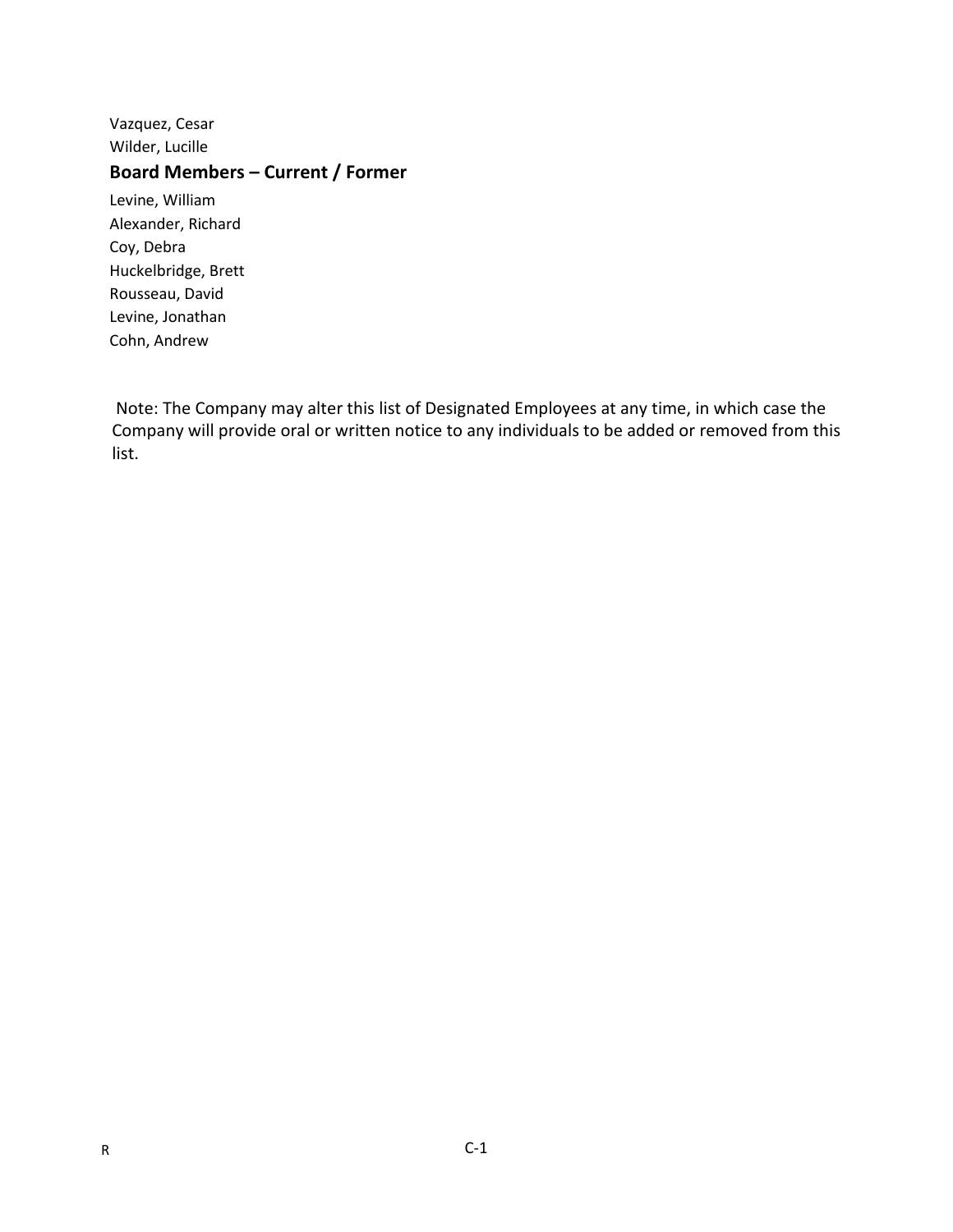### **APPENDIX D: RULE 10B5‐1 TRADING PLANS**

Rule 10b5‐1 under the Exchange Act can protect officers, directors, and otherindividuals from insider trading liability for transactions under a previously established contract, plan, or instruction. This rule presents an opportunity for insiders to establish arrangements to sell (or purchase) our securities without the sometimes arbitrary restrictions imposed by closed trading periods—even when material nonpublic information exists. The arrangements may include blind trusts, other trusts, pre‐scheduled stock option exercises and sales, pre‐arranged trading instructions, and other brokerage and third‐party arrangements.

The rule only provides an "affirmative defense" (which must be proven) if there is an insider trading lawsuit. It does not prevent anyone from bringing a lawsuit, nor does it prevent the media from writing about the sales. The program must be documented, bona fide, and previously established (at a time when the insider did not possess inside information) and must specify the price, amount, and date of trades or provide a formula or mechanism to be followed.

In order to reduce the risk of litigation and adverse press, and to preserve our reputation, if you would like to use such a trading program:

- the Committee must pre-approve your program (which would include anyplan, arrangement, or trading instructions relating to our securities, such as blind trusts, discretionary accounts with banks or brokers, limit orders, hedging strategies, and other arrangements) at least five full trading days prior to entry into or modification of the plan;
- you may not establish, modify or terminate the program during any closed trading periods or when you possess material nonpublic information;and
- if a 10b5-1 plan is terminated, you must wait at least 30 days before trading outside of the plan.

You must still adhere to these procedures even where, for example, you are assured that the trading program that a brokerage firm or bank may be suggesting has been approved by its attorneys.

Establishing a trading program under Rule 10b5‐1 is likely to implicate other laws, such as Section 16 of the Exchange Act and Rule 144 under the Securities Act. Under Section 16 generally, a report on Form 4 must be filed with the SEC by the second business day following the execution date of a transaction under a Rule 10b5‐1 trading program. Recognizing that you may not know when a trade will be executed pursuant to a Rule 10b5‐1 trading program, the SEC has provided a limited exception to this two-day deadline, with which you should be familiar if you establish such a program.